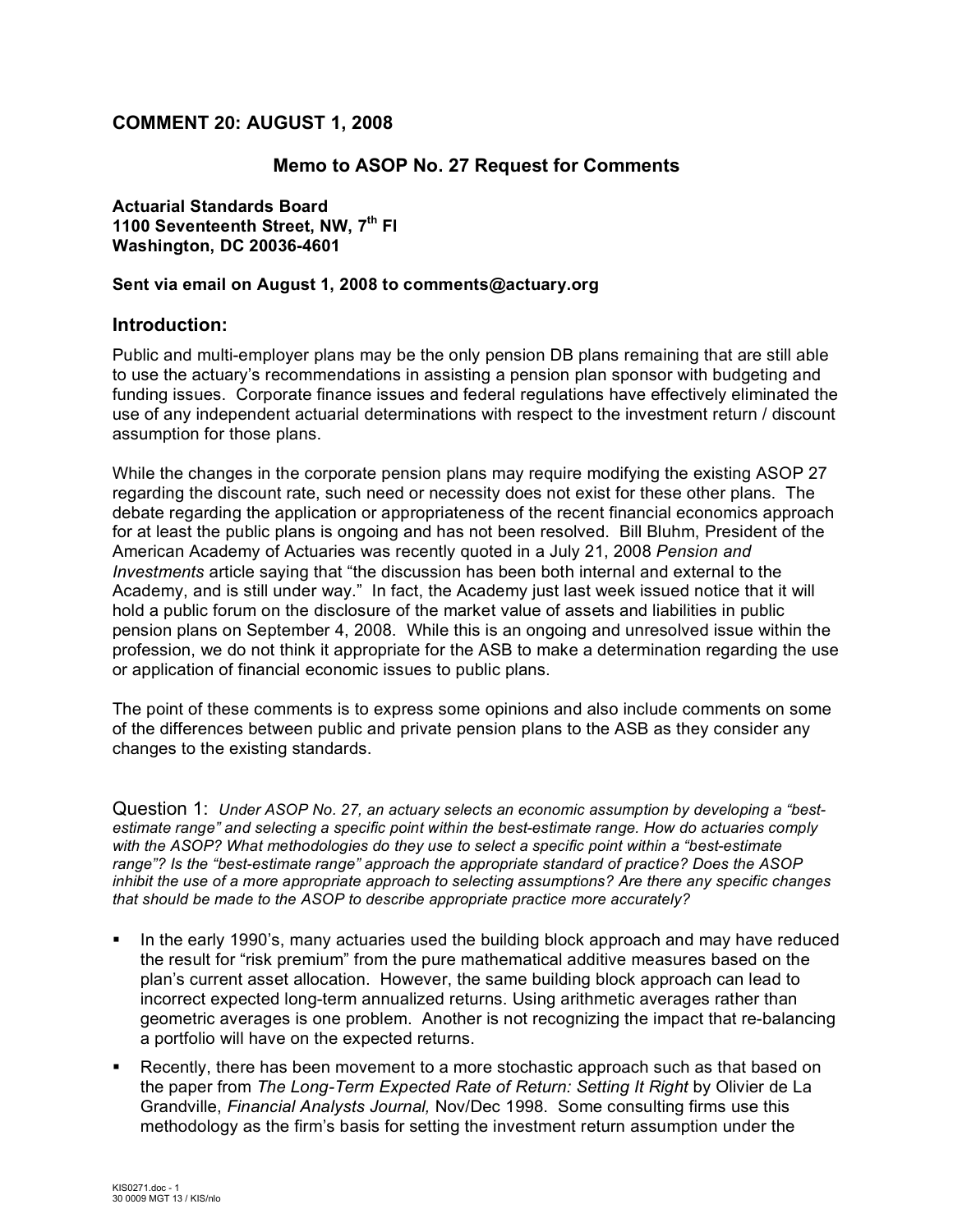current ASOP 27 provisions for "best estimate". This then determines the 25-75 percentiles range since the results are expected to be inside the range at least as often as outside of it.

- We agree that the full 50% range is rather broad and that an appropriate point within the range should generally be closer to the median based on the risk parameters accepted by the sponsor.
- How to narrow the range may be difficult to set as a standard, but disclosing the range at least educates the clients and plans of the volatile nature of picking a single discount rate assumption.
- Rather than describe how to pick a single rate within the range, the ASB may better serve the profession and the public by looking into how to better disclose the nature of the volatility of the assumption.
- Public plans usually go through very extensive investigation of experience analysis every 3- 5 years. This process focuses a lot of attention and study on the process of setting both economic and demographic assumptions for these plans. Thus, the actuary and the client allocate a fairly reasonable amount of time and effort on evaluating the assumptions which may not always occur with other types of plans. This makes the use of a stochastic approach not only more common but practical and acceptable for larger public plans.
- The question posed above: "Does the ASOP inhibit the use of a more appropriate approach?" implies that the current approach may be inappropriate. It goes on to ask if there are specific changes that should be made to describe appropriate practice more accurately. This is a leading question – financial economics assumes there is only one valid approach and it should apply to all pension plans. As stated above this issue is still being debated. Thus, the Standards should not attempt to mandate what is appropriate or not appropriate until the purpose of the measurement is understood.
	- When considering funding future pension benefits, the economic assumptions need to include not only the expected benefit payments in the future – including both additional service credits and salary increases for salary based plans – but also the expected investment income to be received. Thus the actuary's role is to assist in this forecasting effort. The forecast should best reflect the nature of the items being projected. For almost all public plans, their asset allocations for current assets include a balanced portfolio of assets including those that are not risk free assets. The higher returns associated with the higher risk assets make up an important part of the expected income or assumed earnings to be used to fund future benefit payments.
	- Within the public sector the benefit obligations are generally protected by statute and other legal requirements such that the reduction in any past or **future** benefit accruals cannot occur. Thus, the real benefit obligation cannot be truly represented by a benefit based only on current salary and service.
	- Also very common within the public sector, is the expectation of future cost-of-living adjustments on benefit payments. To attempt to evaluate these future benefit increases on only a portion of the ultimate benefit would again be misleading as to the true nature of the benefit obligation.

Question 2: *Under ASOP No. 35, an actuary selects a noneconomic assumption by considering the relevant "assumption universe" and selecting a specific assumption from the appropriate assumption universe. Should ASOP No. 27 incorporate the concept of an "assumption universe" with respect to economic assumptions?*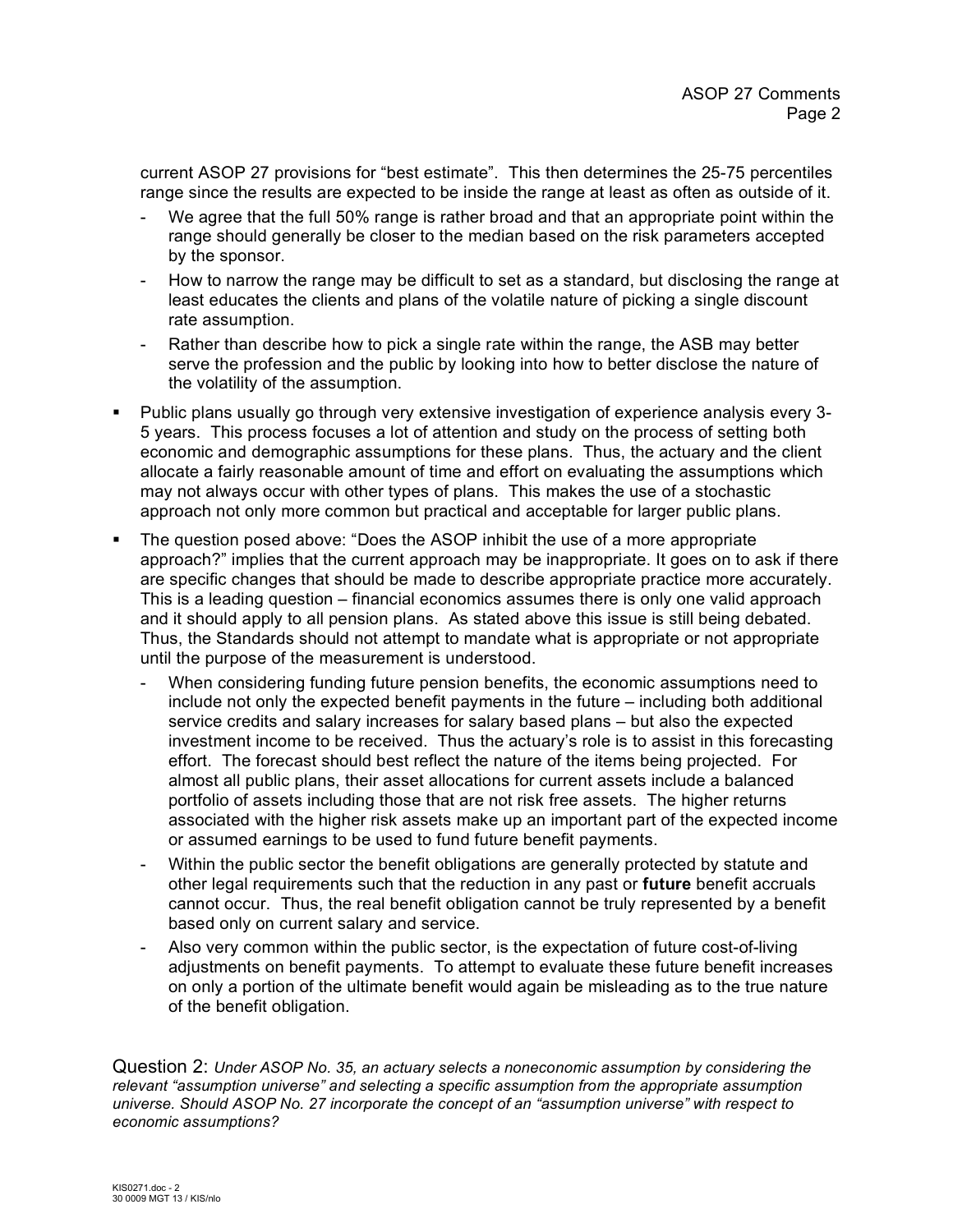- This question raises the issue of the "assumption universe", as in ASOP 35. ASOP 35 is usually based on the plan's own experience. Thus, the assumption universe for setting an economic assumption should reflect the expected long-term plan experience given its past investment practices or expected changes in the investment practices. If a plan has achieved or expects to achieve investment returns in excess of a risk free rate of return due to its asset allocation in the future, then that higher rate most appropriately should be included in the assumption universe for purposes of measuring the benefit obligations as currently required under ASOP 27.
- If the purpose of the measurement is something that does not fit the current ASOP 27 requirement, then Section 3.6.3(a) permits a different investment return assumption if it is to measure the obligations on something other than an ongoing basis. The reference to an ongoing basis for a pension plan should reflect the expected portfolio of the assets invested to pay for the benefits and reflect both a longer time horizon and a diversified investment portfolio. If the purpose is other than for an ongoing basis of a pension plan, then the current ASOP permits alternative measurements.

Question 3: *Currently, the selection of an economic assumption that is not within the "best-estimate range" is considered a deviation from the guidance in ASOP No. 27. Should the ASOP permit an actuary to select an economic assumption that lies outside the best-estimate range (for example, to include a margin for conservatism, or to calculate a range of values instead of a single measurement of plan obligations)? If so, what specific guidance should ASOP No. 27 provide with respect to the selection of such economic assumptions?*

Again, this points to the purpose of the calculation. Additional calculations used to disclose the volatility or risk associated with the single selected point within the best estimate range, or even outside of it, should be permitted for educational and informational purposes. However, since the funding and disclosure purposes require a single assumption, that assumption should remain within the best estimate range and represent a reasonable point as determined by the actuary to be appropriate to the purpose of the calculation.

Question 4: *Currently, the guidance in ASOP No. 27 does not include the asset valuation method or the difference between the market value and actuarial value of a plan's assets among the considerations in selecting an investment return assumption. Is it appropriate for an actuary to consider either of those factors when selecting an investment return assumption? Should the ASOP advise actuaries to consider those factors?*

We do not believe that the asset valuation method has a direct impact on the appropriate investment return assumption. Nor would the magnitude of any difference between the market value and the actuarial value have an impact on the expected investment returns. The current purpose of selecting the investment return assumption is to forecast the expected revenue stream to assist in making the benefit payments. The market value of the assets can be volatile. The actual difference between market value and actuarial value, at any point in time or over a period of time, should not be a factor in the selection of the investment return assumption. However, it could be a factor in selecting the asset valuation method.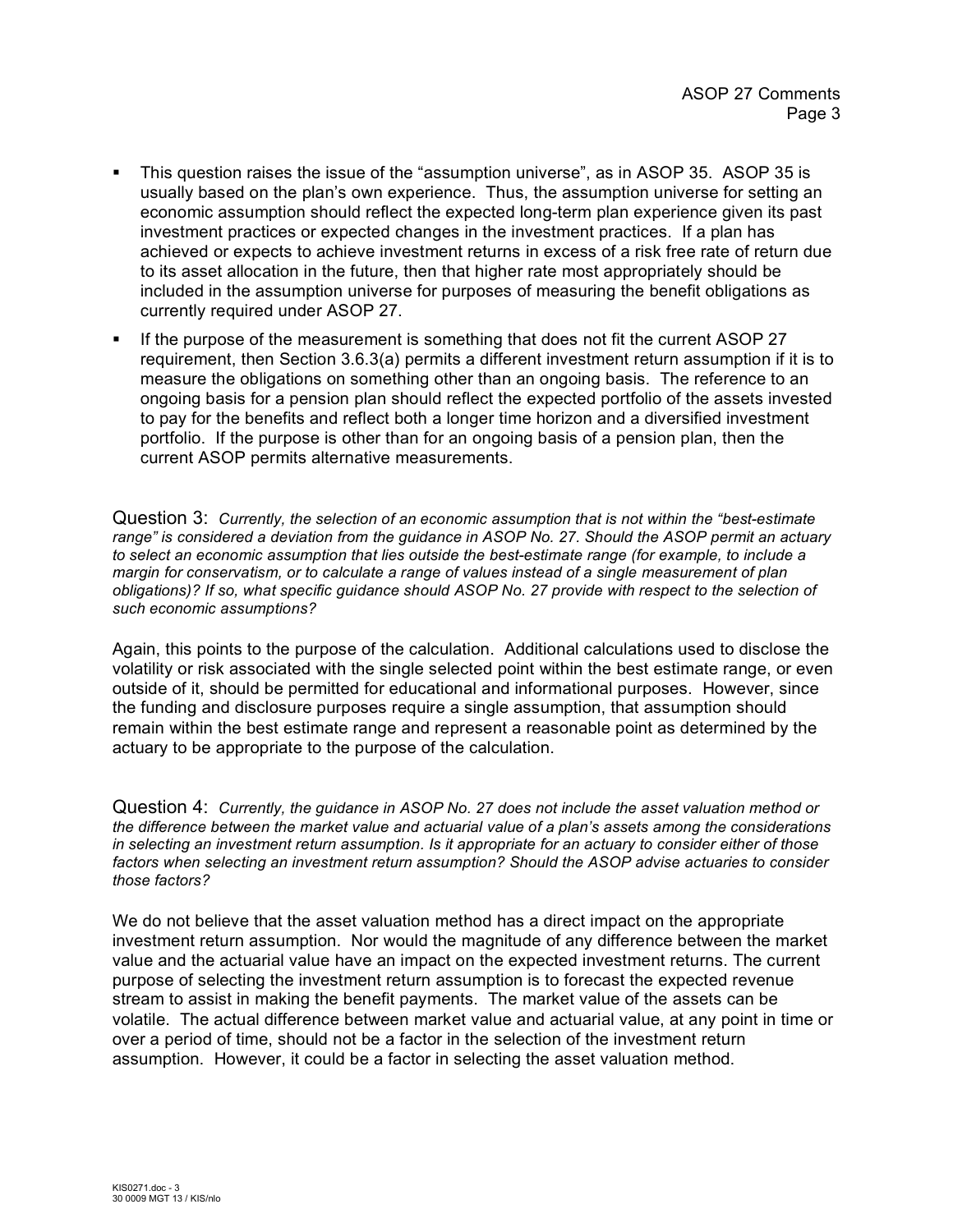Question 5: *Have there been any specific changes in actuarial science or practice since the original adoption of ASOP No. 27 that conflict with the guidance in the ASOP? Should the ASOP accommodate any such practices? If so, what specific guidance should ASOP No. 27 provide with respect to such practices?*

- The current ASOP provides that the purpose of the ASOP is to select economic assumptions for measuring the obligations of defined benefit pension plans. One key general consideration is the purpose and nature of the measurement.
	- New financial economic theories provide measurements which are being promulgated, at least initially, for purposes other than for funding and budgeting. They are capital market measurements which have a great deal of application for the corporate finance model but do not fit the funding models for public plans.
	- In the January 2005 *Pension Forum* article by Bader and Gold, referred to in the ASB request for comments, they discuss several issues that go beyond just the investment discount rate to support their premise that financial economic values are relevant to public pension plans. However, they would have us ignore future benefit accruals and future salary increases for benefits that cannot be terminated, sold or otherwise transferred to another entity. In addition, they make the statement that "employer budgeting is an all-but-forgotten piece of pension actuarial science." However, within the public pension plan universe the budget of costs over different generations of taxpayers is the primary reason for performing an actuarial valuation. It is also one of the key financial values that goes into setting a municipal bond rating when evaluating a public entity. There are many issues related to the financial economic theories that go beyond setting an investment rate of return or a discount rate. The discussion continues as mentioned above and the ASB should allow such discussion to continue before revising a standard that already permits different measurements to be evaluated.
	- It is this divergence of the purpose of the measurement of the obligations that needs to be addressed by the ASB.
	- It is not within the ASB's position to mandate how a plan is funded or its financial status disclosed. Those responsibilities lay with the plan sponsor and the accounting profession.
	- Thus, what is needed is a way for different calculations to be accepted under the ASOP if there are indeed different purposes and goals to be accomplished.
- We believe this question is directed at the recent emergence of the financial economic discussions. This may be a change in actuarial science but practice has not changed for those plans that are not under proscribed regulations to do otherwise. There should be room within the standards to accept changes in theories. However, changes in practice do not necessarily follow changes in theories, unless they have either been mandated outside of the profession or have become generally accepted as a reasonable measure within the profession. Also, there could be acceptable differences within the profession as to what is reasonable based on different purposes. The purposes of the measurements should be clearly communicated in the actuarial statements.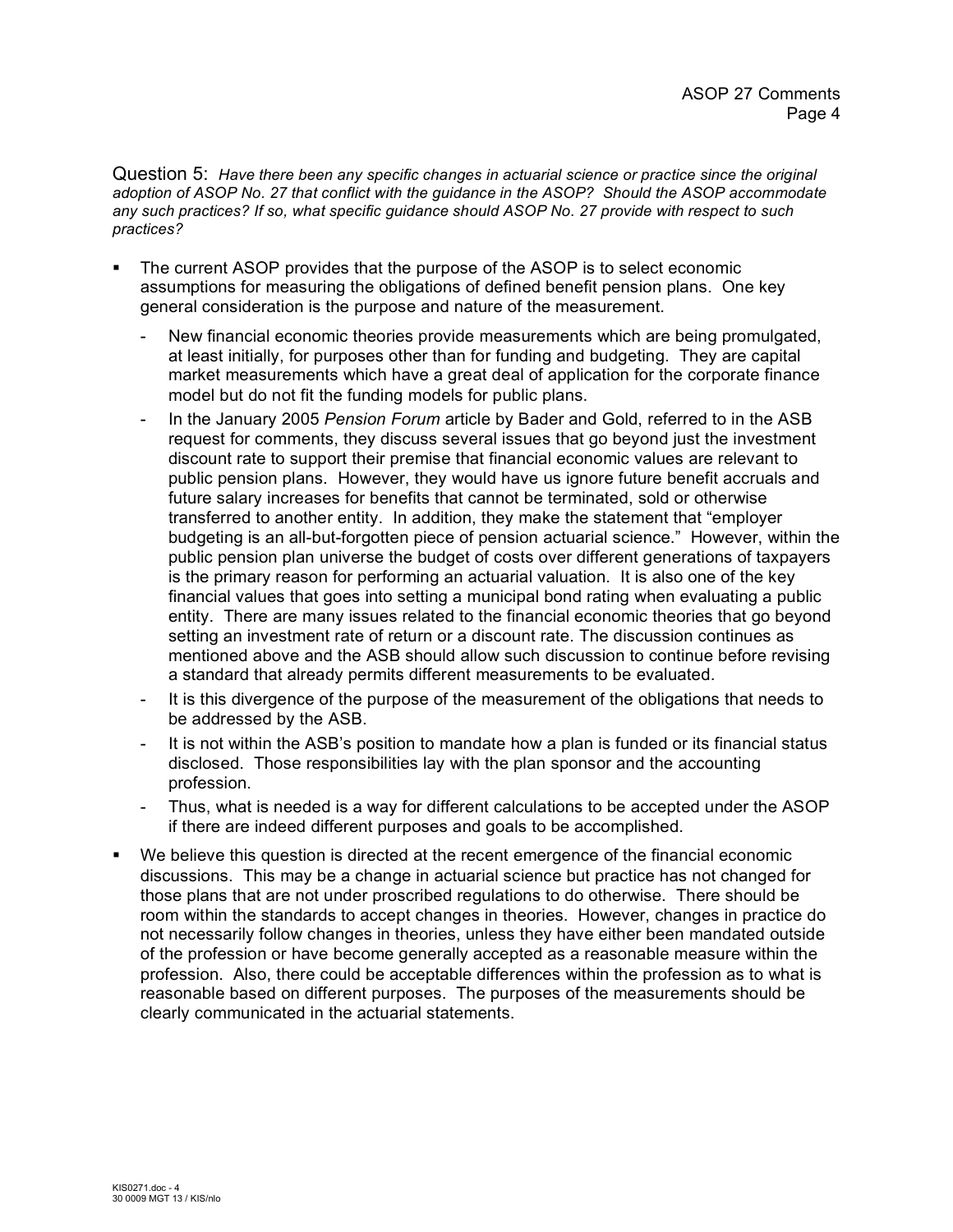Question 6: *Comments received by the ASB in response to an exposure draft of ASOP No. 4 supported the idea that pension standards should accommodate actuarial practice that incorporates the concepts of financial economics as well as traditional actuarial practice. Does the application of financial economics to the selection of economic assumptions conflict with the guidance in ASOP No. 27, and if so, in what specific ways does it conflict? Should ASOP No. 27 provide specific guidance with respect to financial economics and, if so, what should that guidance be?*

Comments above reflect some issues surrounding the financial economics issues. We believe the current standards would allow for the financial economics practice as long as its purpose is communicated. It is a capital market measurement based on the theory of financial economics and assumes a risk free investment return rate not necessarily related to the plan's current asset portfolio. This risk free rate may be considered by some to be in conflict with the current standard to reflect the expected investment returns based on the pension plan's current portfolio for an ongoing plan. An ongoing plan uses a longer time horizon (and projects the service and salary components of the benefit obligations) and usually a diversified investment portfolio. Even corporate plans may not change their portfolios to risk free assets even with the new proscribed standards for termination or settlement-type liability disclosures.

The current standard may need to allow for the new financial economics theories more explicitly rather than implicitly or by using Section 3.6.3 (a) where the purpose of a termination or settlement liability calculation is clearly permitted.

While we do not object if the ASOP permitted the disclosure the financial economic value of benefit obligations, we do not believe it is the position of the ASB to require or recommend such disclosure. If the ASB were to require all actuaries to disclose a financial economic approach to all measurements of pension obligations, the result would be a dramatic change for the public and multi-employer plans.

We respectfully ask the ASB to allow the discussion to continue with its current debate and to avoid taking on the responsibility of making a decision that could lead to inappropriate disclosures for public plans and a negative backlash to the profession. It is one thing to permit different approaches but it is another to require a new approach before it is generally accepted as appropriate for all situations.

Question 7: *Is there a need for guidance concerning the selection of economic assumptions for purposes other than measuring pension obligations (for example, for measuring pension risk)? If so, in which specific areas is guidance needed? Should any such guidance be provided in ASOP No. 27 or in a separate ASOP? What specific guidance, if any, should ASOP No. 27 provide with respect to such practices?*

We believe any standards regarding the disclosures of risk are best suited in a separate ASOP to be developed by the ASB in the future. Note that there is risk in all kinds of actuarial assumptions. It may be easier to measure risk in the investment return assumption and it may be more volatile than other economic or demographic assumptions but any discussion of risk should consider all assumptions not just one isolated assumption.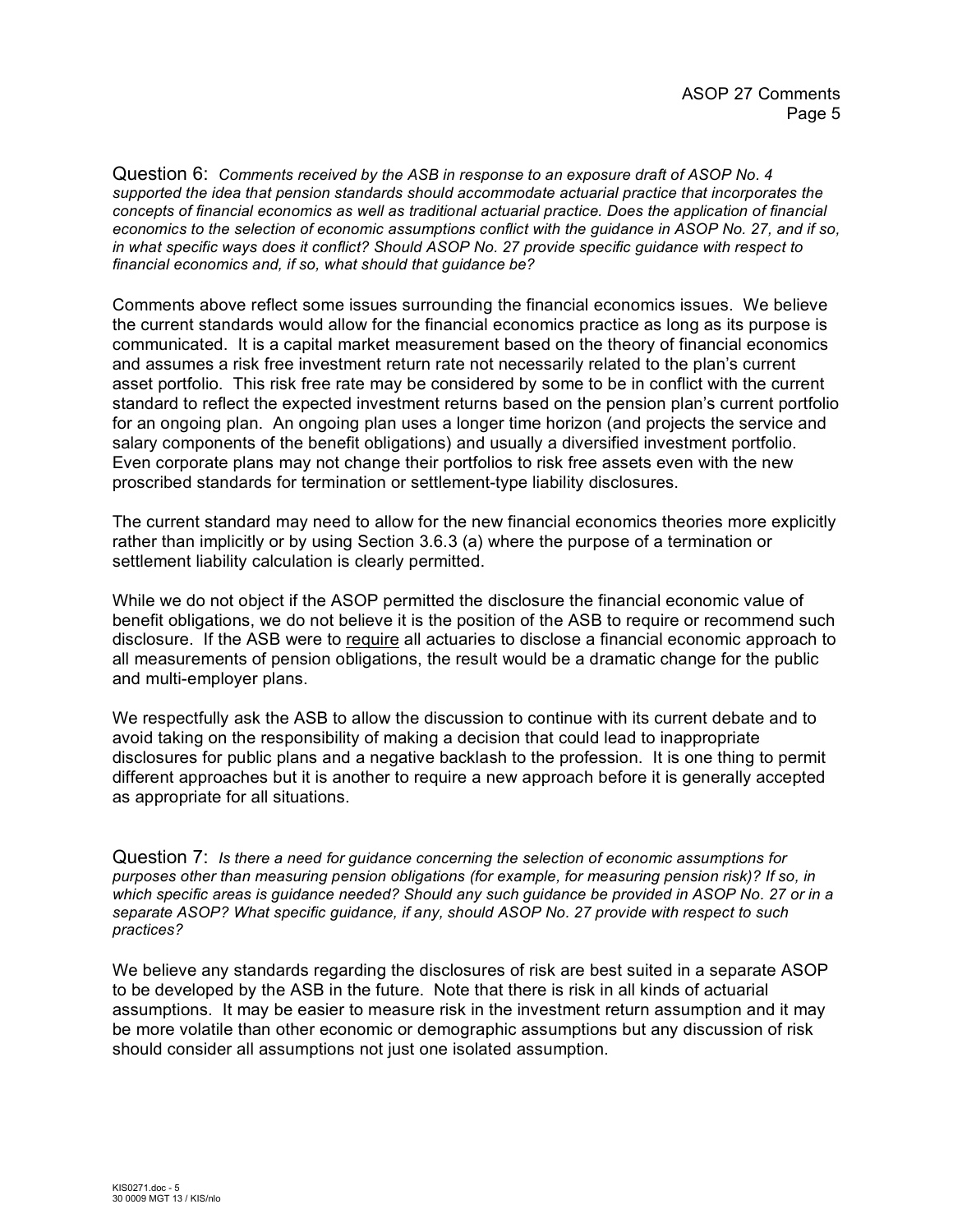Question 8: *Are the disclosure requirements of ASOP No. 27 appropriate? Are there any specific disclosures that should be added to or removed from the ASOP? Is there additional information concerning economic assumptions that would be useful to another actuary who takes over or reviews a plan or to other users of an actuarial report?*

As discussed above, a new ASOP regarding measurement of risk may be needed in a separate ASOP. The current ASOP provides guidance on selecting economic assumptions for ongoing pension plans and still permits additional assumptions for purposes other than for funding or budgeting. A financial economic disclosure should be optional until otherwise mandated by an outside entity.

Question 9: *Are there any other areas of concern with respect to ASOP No. 27?*

None that are not already discussed.

Question10: *How might any of your comments apply to ASOP No. 35? Are there similar issues that apply to both ASOPs? Should the ASB review ASOP No. 35 at the same time it reviews ASOP No. 27?*

It would appear that the questions are being driven by the new financial economic theory and all questions posed imply this is the underlying concern. Since that issue only focuses on the investment return/discount assumption, none of the assumptions covered by ASOP 35 are impacted. However, as noted above, risk is associated with demographic assumptions and if the ASB wishes to create an ASOP on disclosing risk, then both economic and demographic assumptions should be covered.